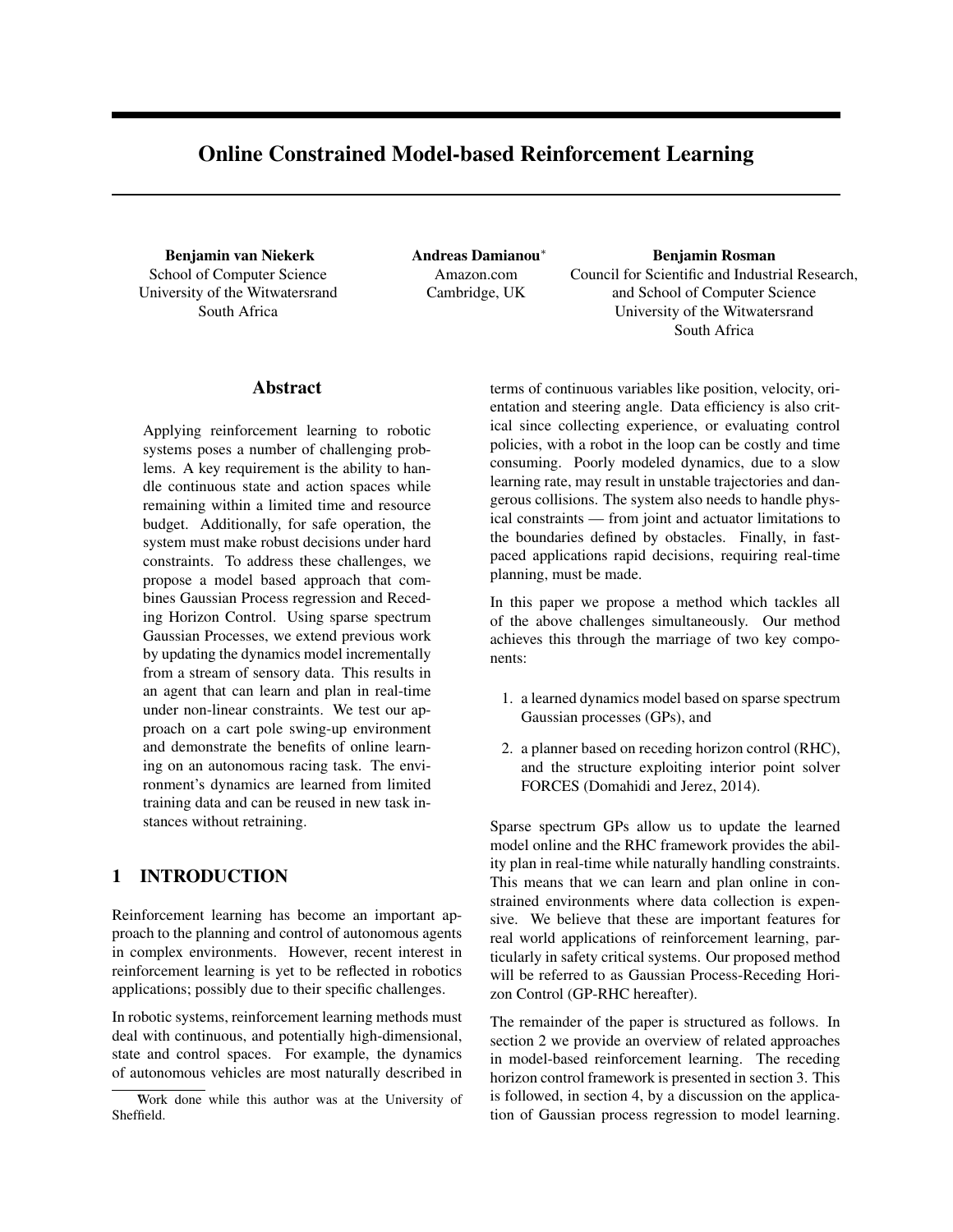In section 5 we apply GP-RHC to a cart pole swing-up environment and a challenging autonomous racing task. The results demonstrate that (a) models can be learned quickly from limited data, (b) complex non-linear constraints can be handled in real-time, and (c) online updates improve the rate of learning and result in more consistent performance.

# 2 RELATED WORK

GP-RHC falls into the class of model-based reinforcement learning methods. These are generally the methods of choice in robotics primarily due to their impressive data efficiency (Kober et al., 2013). Model-based approaches can be broadly classified according to (a) how the dynamics model is learned and, (b) the choice of planner.

PILCO (Deisenroth and Rasmussen, 2011), for example, combines policy search for planning with a Gaussian process model of the dynamics. The policy search relies on analytic gradients of closed form solutions to the long term expected cost. This requires the cost function and policy to take specific functional forms, making it difficult or impossible to incorporate general constraints. In a similar vein, Kim et al. (2004) use policy search with locally weighted linear regression to learn a controller for helicopter flight.

As an alternative, trajectory optimization based on differential dynamic programming is often used for planning. Methods such as PDDP (Pan and Theodorou, 2014) and AGP-iLQR (Boedecker et al., 2014) make use of this idea by combining dynamics models learned by locally weighted projection regression with either an iterative linear quadratic regulator or Gaussian as the planner. These planners can take simple box constraints into account but cannot handle general non-linear constraints.

Our work is most closely related to the RL-RCO method (Andersson et al., 2015) which leverages sparse Gaussian processes for learning the dynamics and trajectory optimization based sequential quadratic programming. We improve upon RL-RCO by proposing an approach which allows the dynamics model to be updated online as the agent interacts with the environment. Furthermore, in contrast to the work of Andersson et al. (2015), we present results that highlight the ability to handle nonlinear constraints.

We show how these enhancements improve data efficiency, learning rate and constraint handling, rendering GP-RHC overall more applicable to realistic scenarios.

# 3 RECEDING HORIZON CONTROL

In this paper, we consider an agent operating in a continuous environment described by a set of differential equations,  $\dot{\mathbf{x}} = \mathbf{f}(\mathbf{x}, \mathbf{u})$ , where  $\mathbf{x} \in \mathbb{R}^n$  represents the agent's state and  $\mathbf{u} \in \mathbb{R}^m$  the control signal. The objective of the agent is to select a control u to minimize a cost function (1a), while conforming to the system dynamics, and additional constraints (1b)-(1d).

We address this overall problem using receding horizon control where the idea is to plan over a finite horizon by iteratively solving an optimization problem. Given a measurement of the current state  $\hat{\mathbf{x}}_0$ , a trajectory through the state-control space is calculated, and the first step of the control signal is applied to the system. The horizon is then shifted forward and the process repeats. Formally, at each time step the agent must minimize the cost function

$$
J(\mathbf{x}_0) = h(\mathbf{x}(t_0 + T)) + \int_{t_0}^{t_0 + T} \mathcal{L}(\mathbf{x}(t), \mathbf{u}(t)) dt, \text{ (1a)}
$$

where  $t_0$  is the current time, T denotes the length of the planning horizon,  $\mathcal L$  is an intermediate cost function and  $h$  is a terminal cost function. In order to ensure that the trajectory is feasible, the optimization is subject to the constraints:

$$
\mathbf{x}(t_0) = \hat{\mathbf{x}}_0,
$$
  
\n
$$
\dot{\mathbf{x}}(t) = \mathbf{f}(\mathbf{x}(t), \mathbf{u}(t)),
$$

$$
\mathbf{u} \le \mathbf{u}(t) \le \overline{\mathbf{u}},\tag{1b}
$$

$$
\underline{\mathbf{x}} \le \mathbf{x}(t) \le \overline{\mathbf{x}},\tag{1c}
$$
\n
$$
\mathbf{g}(\mathbf{x}(t), \mathbf{u}(t)) < \mathbf{0}.\tag{1d}
$$

$$
\mathbf{g}(\mathbf{x}(t), \mathbf{u}(t)) \leq \mathbf{0},\tag{10}
$$

for all 
$$
t
$$
 in  $[t_0, t_0 + T]$ .

Inequalities (1b) and (1c) specify box constraints on the control and state spaces (described by upper and lower bounds), and can represent operational limits on actuators or joints. On the other hand, (1d) can express nonlinear, non-convex constraints through the function g. This can be used, for example, to define road boundaries or obstacles in an autonomous driving task.

The receding horizon formulation differs from other reinforcement learning approaches in a few important ways. First, instead of explicitly maintaining a representation of a policy or value function, the control is recalculated (over the shifting horizon) at each time step. This has the advantage of not requiring a representation for the entire problem *a priori*, but incurs the additional computational burden of repeatedly replanning. Second, hard constraints can be explicitly specified and handled through (1d). This allows agents to safely learn by avoiding dangerous regions of the state and control spaces.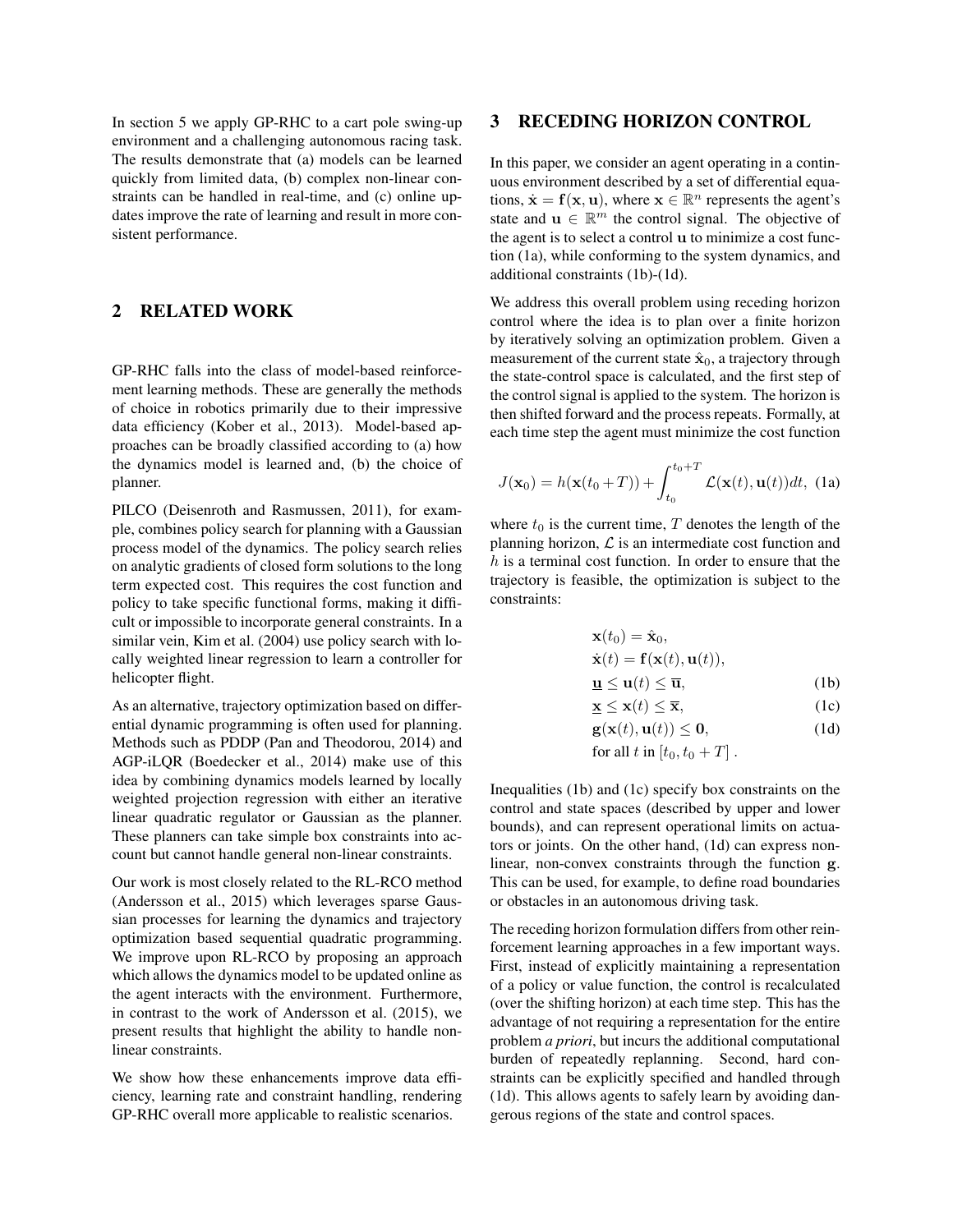Without some simplifying assumptions we cannot solve problem (1) directly. However, efficient approximate solutions can be found by following the "first discretize, then optimize" approach described in the sections below.

#### 3.1 DIRECT MULTIPLE SHOOTING

Using direct multiple shooting (Bock and Plitt, 1984), problem (1) can be transformed into a structured nonlinear program (NLP). First, the time horizon  $[t_0, t_0 +$ T is partitioned into N equal subintervals  $[t_k, t_{k+1}]$  for  $k = 0, \ldots, N - 1$ . Then, taking a piecewise constant approximation of the control signal over each interval, a sequence of initial value problems,

$$
\dot{\mathbf{x}}(t) = \mathbf{f}(\mathbf{x}(t), \mathbf{u}_k), \ \mathbf{x}(t_k) = \mathbf{x}_k, \ t \in [t_k, t_{k+1}], \quad (2)
$$

can be set up for the state trajectory. Here, the variables  $x_k$  have been added as initial values. Each of these problems can then be integrated to obtain a discretized trajectory. However, in order to enforce continuity over the planning horizon, matching constrains,

$$
\mathbf{x}_{k+1} = \mathbf{F}_k(\mathbf{x}_k, \mathbf{u}_k), \qquad k = 0, \dots, N-1,
$$

are placed on  $x_k$  at the boundary of each subinterval. The functions  $F_k$  represent the solutions to the initial value problems (2) at time  $t_{k+1}$ .

Finally, the cost function is discretized over each time interval, resulting in the following NLP:

$$
\min_{\mathbf{x}, \mathbf{u}} \quad h(\mathbf{x}_N) + \sum_{k=0}^{N-1} \mathcal{L}(\mathbf{x}_k, \mathbf{u}_k), \tag{3a}
$$

subject to

$$
\mathbf{x}_0 = \hat{\mathbf{x}}_0,\tag{3b}
$$

$$
\mathbf{x}_{k+1} = \mathbf{F}_k(\mathbf{x}_k, \mathbf{u}_k), \qquad k = 0, \dots, N-1 \qquad (3c)
$$

$$
\mathbf{u} \le \mathbf{u}_k \le \overline{\mathbf{u}}, \qquad k = 0, \dots, N - 1 \qquad (3d)
$$

$$
\mathbf{\underline{x}} \le \mathbf{x}_k \le \overline{\mathbf{x}}, \qquad k = 1, \dots, N \qquad (3e)
$$

$$
\mathbf{g}(\mathbf{x}_k, \mathbf{u}_k) \leq \mathbf{0}.\qquad k = 1, \dots, N-1 \qquad (3f)
$$

In principle, any non-linear programming method can be used to solve the above problem (Nocedal and Wright, 2006). However, the computational burden of solving an NLP at each time step is a severe limitation in realtime applications. To address this issue, there has been much interest in efficient optimization for receding horizon control (Domahidi et al., 2012; Vukov et al., 2013) . A particularly successful approach has been the combination of sequential quadratic programming (SQP) with structure exploiting stage-wise solvers (Kouzoupis et al., 2015).

### 3.2 SEQUENTIAL QUADRATIC PROGRAMMING

In the SQP framework, the NLP (3) is linearized about a given nominal trajectory  $\mathbf{w} = [\mathbf{x}_0, \mathbf{u}_0, \dots, \mathbf{x}_N]$ . The trajectory can then be improved according to the update (Nocedal and Wright, 2006),

$$
\mathbf{w}^+ = \mathbf{w} + \alpha \Delta \mathbf{w}^*,\tag{4}
$$

where  $\alpha$  is the step size and  $\Delta w^*$  denotes the solution to the following quadratic program:

$$
\begin{split} \min_{\Delta \mathbf{x}, \Delta \mathbf{u}} & \frac{1}{2} \sum_{k=0}^{N-1} \begin{bmatrix} \Delta \mathbf{u}_k \\ \Delta \mathbf{x}_k \\ 1 \end{bmatrix}^\mathsf{T} \begin{bmatrix} \mathbf{R}_k & \mathbf{S}_k & \mathbf{r}_k \\ \mathbf{S}_k^\mathsf{T} & \mathbf{Q}_k & \mathbf{q}_k \\ \mathbf{r}_k^\mathsf{T} & \mathbf{q}_k^\mathsf{T} & \rho_k \end{bmatrix} \begin{bmatrix} \Delta \mathbf{u}_k \\ \Delta \mathbf{x}_k \\ 1 \end{bmatrix} \\ & + \frac{1}{2} \Delta \mathbf{x}_N^\mathsf{T} \mathbf{Q}_N \Delta \mathbf{x}_N + \Delta \mathbf{x}_N \mathbf{q}_N + \rho_N, \end{split} \tag{5a}
$$

subject to the constraints

$$
\Delta \mathbf{x}_0 = \hat{\mathbf{x}}_0 - \mathbf{x}_0,\tag{5b}
$$

$$
\Delta \mathbf{x}_{k+1} = \mathbf{A}_k \Delta \mathbf{x}_k + \mathbf{B}_k \Delta \mathbf{u}_k + \mathbf{a}_k, \qquad (5c)
$$

$$
\mathbf{\underline{u}} - \mathbf{u}_k \le \Delta \mathbf{u}_k \le \overline{\mathbf{u}} - \mathbf{u}_k, \tag{5d}
$$

$$
\underline{\mathbf{x}} - \mathbf{x}_k \le \Delta \mathbf{x}_k \le \overline{\mathbf{x}} - \mathbf{x}_k, \tag{5e}
$$

$$
\mathbf{G}_k \Delta \mathbf{x}_k + \mathbf{H}_k \Delta \mathbf{u}_k \leq \mathbf{g}_k. \tag{5f}
$$

The objective function (5a) is a quadratic approximation of the discretized cost function (3a) and the constraints correspond to linearizations of (3b) to (3f).

Provided that  $\mathbf{Q}_k$  is positive semidefinite and  $\mathbf{R}_k$  is strictly positive definite, the trajectory can be shown to converge to a local optimum by iteratively linearizing and optimizing (Nocedal and Wright, 2006). This is guaranteed for least squares cost functions popular in tracking and stabilization tasks. When a more general cost function is desired a positive definite approximation to the Hessian can be obtained using BFGS updates.

In this paper we use FORCES (Domahidi and Jerez, 2014) as the stage-wise solver for the quadratic program (5). FORCES is an interior-point method tailored for problems arising in RHC. In particular, the block diagonal structure of the Hessian (5a) and the fact that the states are only directly coupled to the previous time step are exploited to give linear computational complexity in the planning horizon.

It is often unnecessary to iterate to convergence before a reasonable improvement is found. In real-time settings this is important because we need to maintain a balance between efficiency and accuracy. An example of this trade-off can be seen in figure 1. Given an initial trajectory, the car must maximize its progress along the race track.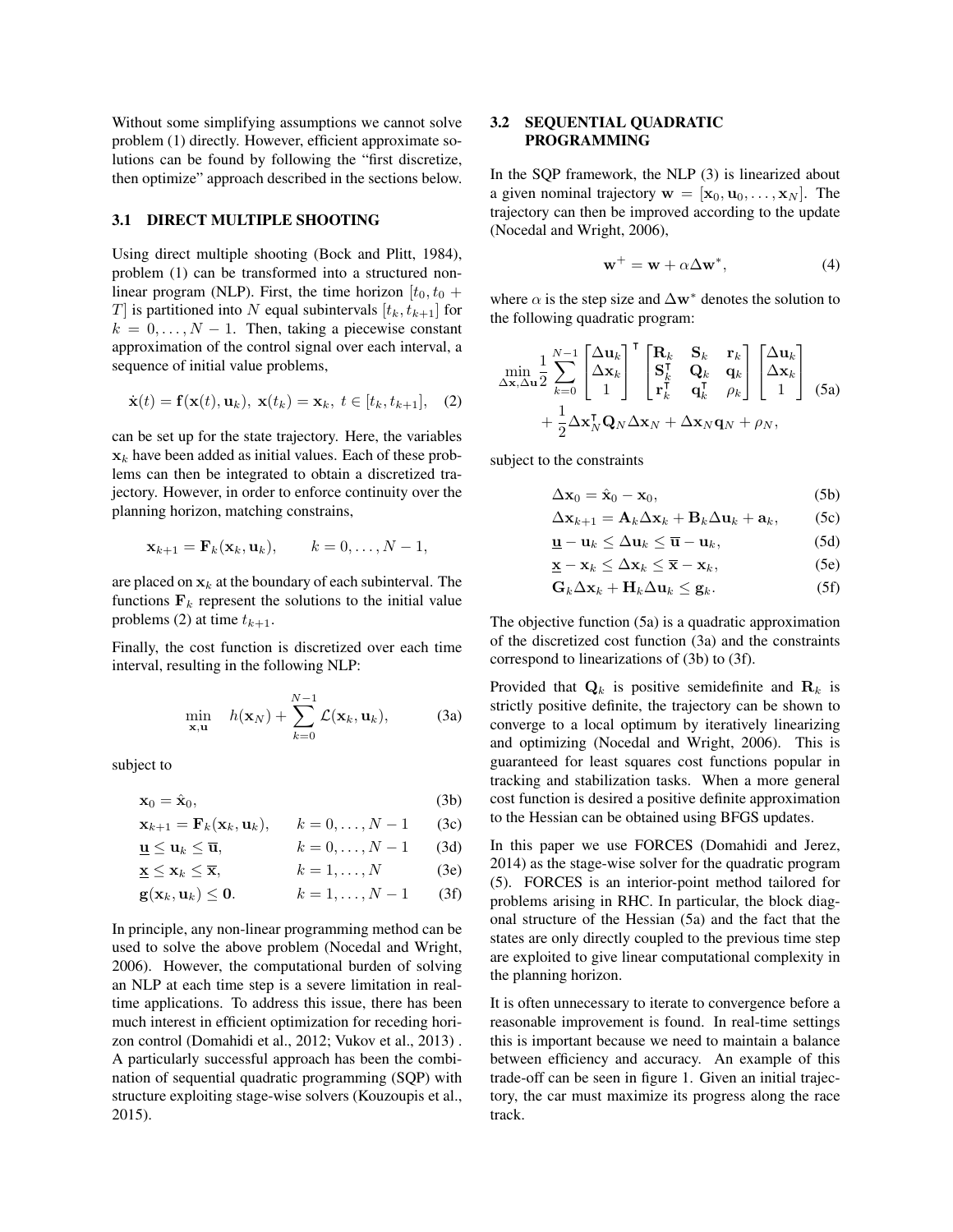

Figure 1: An example of planned trajectories in an autonomous racing task. The agent's objective is to maximize its progress along the racing track over the planning horizon. Note how early termination yields a solution trajectory that is still near-optimal over a short horizon.

The complete algorithm is presented in algorithm 1. In the next section we discuss how sparse online Gaussian process can be used to learn the non-linear dynamics model (3c).

### 4 DYNAMICS MODEL LEARNING

Typically, trajectory optimization based on receding horizon control relies on an analytic model of the system's dynamics. However, in the setting of reinforcement learning the dynamics are unknown and must be learned by interacting with the environment. In order to effectively plan over the horizon, an accurate model of the system's dynamics needs to be learned quickly.

Gaussian process (GP) regression is a non-parametric, Bayesian approach to model learning that has demonstrated impressive data-efficiency on both simulated and real robotic systems (Deisenroth and Rasmussen, 2011). Unfortunately, GPs do not scale well to large data sets, limiting their applicability in practice. There are, however, a number of approximation schemes that significantly reduce computational costs (Quiñonero-Candela and Rasmussen, 2005). In this paper, we use a sparse spectrum approximation of the kernel function (Lázaro-Gredilla et al., 2010). Sparse spectrum GPs were chosen



Algorithm 1: The complete GP-RHC algorithm

because (a) online data can be incorporated through incremental updates (Gijsberts and Metta, 2013), and (b) the learned model can be efficiently linearized to form the sequential quadratic programs.

#### 4.1 GAUSSIAN PROCESS REGRESSION

Given an input set of N state-control pairs  $\tilde{\mathbf{x}} = (\mathbf{x}, \mathbf{u}) \in$  $\mathbb{R}^{n+m}$  and the resulting (possibly noisy) state transitions  $\Delta x \in \mathbb{R}^n$ , GP regression can be used to learn a model of the underlying dynamics. Following Deisenroth and Rasmussen (2011), we train conditionally independent GPs on each component of the state transition vector, so for the remainder of this section we will represent target data as  $y \in \mathbb{R}$ .

Formally, a Gaussian process is a collection of random variables, any finite number of which have a joint Gaussian distribution (Rasmussen and Williams, 2006). To completely specify a GP we need to choose a mean function  $m(\tilde{\mathbf{x}})$  and a covariance function  $k(\tilde{\mathbf{x}}, \tilde{\mathbf{x}}')$ , parametrized by a set of hyperparameters. A common, but flexible choice for the covariance function is the squared exponential kernel

$$
k(\tilde{\mathbf{x}}, \tilde{\mathbf{x}}') = \sigma^2 \exp\left(-\frac{1}{2} \sum_{i=1}^{n+m} \left(\frac{\tilde{x}_i - \tilde{x}'_i}{l_i}\right)^2\right),\,
$$

where the signal variance  $\sigma^2$  and characteristic length scales  $l_i$  constitute the kernel's set of hyperparameters. When modelling noisy targets, an additive noise term with variance  $\sigma_n^2$  is included in the covariance function.

Since we model the relative rather than absolute state transitions, we choose a zero mean prior. This means that in the absence of data, the state is expected to re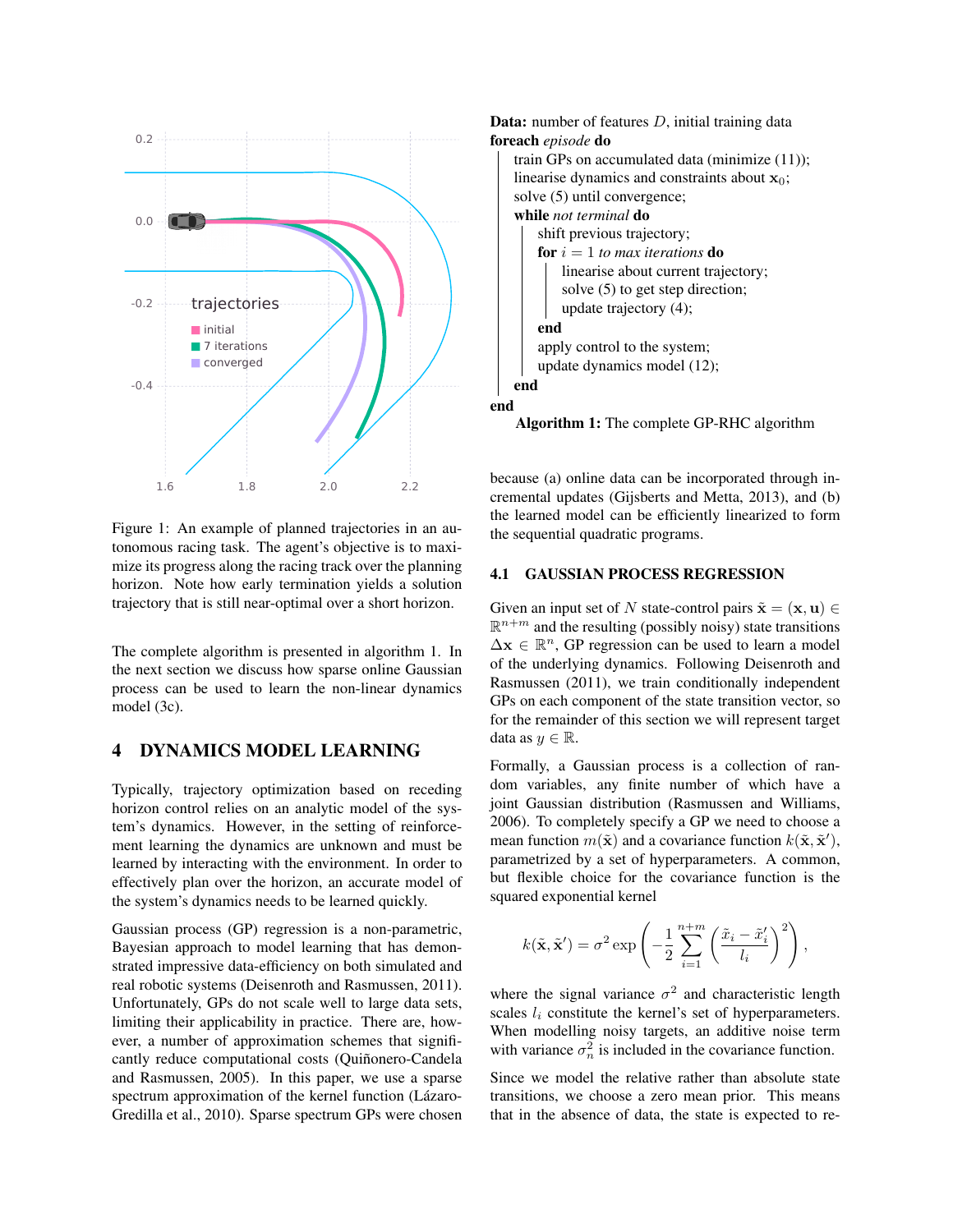main unchanged regardless of the control input.

After defining the input matrix  $\mathbf{X} = [\tilde{\mathbf{x}}_1, \dots, \tilde{\mathbf{x}}_N]$  and the corresponding target vector  $\mathbf{y} = [y_1, \dots, y_N]^\mathsf{T}$ , the posterior predictive distribution for a set of test points,  $\mathbf{X}_{*}$ , is a multivariate Gaussian with mean

$$
\mathbb{E}[\mathbf{y}_*|\mathbf{X}_*,\mathbf{X},\mathbf{y}] = \mathbf{K}(\mathbf{X}_*,\mathbf{X})\mathbf{Q}^{-1}\mathbf{y},\tag{6}
$$

and covariance

$$
\mathbf{K}(\mathbf{X}_*,\mathbf{X}_*)-\mathbf{K}(\mathbf{X}_*,\mathbf{X})\mathbf{Q}^{-1}\mathbf{K}(\mathbf{X},\mathbf{X}_*),\qquad(7)
$$

where  $\mathbf{Q} = \mathbf{K}(\mathbf{X}, \mathbf{X}) + \sigma_n^2 \mathbf{I}$ , and  $\mathbf{K}(\mathbf{X}, \mathbf{X})$  denotes the matrix of covariances evaluated at all pairs of input points. Computing the predictive mean and covariance are  $\mathcal{O}(N)$  and  $\mathcal{O}(N^2)$  respectively.

A common approach for learning the hyperparameters and the noise variance  $\sigma_n^2$  is to maximize the marginal likelihood (Rasmussen and Williams, 2006). The negative log marginal likelihood, given by

$$
\mathcal{L} = \frac{1}{2} \log |\mathbf{Q}| + \frac{1}{2} \mathbf{y}^\mathsf{T} \mathbf{Q}^{-1} \mathbf{y} + \frac{n}{2} \log(2\pi), \quad (8)
$$

can be minimized using gradient based optimizers. Since Q needs to be inverted each time the log marginal likelihood is evaluated, which is an  $\mathcal{O}(N^3)$  operation in general, hyperparameter inference represents the main bottleneck for GP regression.

### 4.2 SPARSE SPECTRUM APPROXIMATION

In this section, we assume that the covariance function is stationary, i.e. that  $k(\tilde{\mathbf{x}}, \tilde{\mathbf{x}}')$  is a function of  $\mathbf{r} = \tilde{\mathbf{x}} - \tilde{\mathbf{x}}'$ . In this case, Bochner's theorem (Rudin, 2011) states that  $k(\mathbf{r})$  can be represented as the Fourier transform,

$$
k(\mathbf{r}) = \int_{\mathbb{R}^{n+m}} e^{i\boldsymbol{\omega}^\mathsf{T} \mathbf{r}} d\mu(\boldsymbol{\omega}), \tag{9}
$$

of a positive finite measure  $\mu$ . If  $\mu(\omega)$  has a density, then it is called the power spectrum  $S(\omega)$  of the covariance function and, by the Wiener-Khintchine theorem (Carlson et al., 2009),  $S(\omega)$  is the Fourier dual of  $k(\mathbf{r})$ . In particular, this means that  $S$  is proportional to some probability measure p over  $\mathbb{R}^{n+m}$ , and so equation (9) can be rewritten as an expectation

$$
k(\mathbf{r}) = \alpha^2 \mathbb{E}_p[e^{i\boldsymbol{\omega}^\mathsf{T} \mathbf{r}}],
$$

where  $\alpha$  is the constant of proportionality.

To approximate the expectation, we draw  $D$  sample frequencies  $\omega_1, \ldots, \omega_D$  from p and take averages. Since the power spectrum is symmetric about zero, we also include  $\omega_{-j} = -\omega_j$  for each sample frequency, in order to guarantee that  $k(\mathbf{r})$  is real valued for all r. This results in the sparse spectrum approximation (Lázaro-Gredilla et al., 2010) of the covariance function:

$$
k(\tilde{\mathbf{x}}, \tilde{\mathbf{x}}') \approx \frac{\alpha^2}{2D} \sum_{j=-D}^{D} e^{i\boldsymbol{\omega}_j^{\mathsf{T}}(\tilde{\mathbf{x}} - \tilde{\mathbf{x}}')}.
$$
 (10)

In the particular case of the squared exponential kernel  $\alpha^2 = \sigma^2$ , and the frequencies are drawn from the normal distribution  $\mathcal{N}(0, \Lambda^{-1})$ , where  $\Lambda$  =  $diag([l_1^2, \ldots, l_{n+m}^2]).$ 

For convenience, we define the feature mapping  $\phi$ :  $\mathbb{R}^{n+m} \to \mathbb{R}^{2D}$  by,

$$
\phi(\tilde{\mathbf{x}}) = \frac{\alpha}{\sqrt{D}} [\cos(\omega_1^{\mathsf{T}}\tilde{\mathbf{x}}), \sin(\omega_1^{\mathsf{T}}\tilde{\mathbf{x}}), \cdots, \\ \cos(\omega_D^{\mathsf{T}}\tilde{\mathbf{x}}), \sin(\omega_D^{\mathsf{T}}\tilde{\mathbf{x}})]^{\mathsf{T}}
$$

.

In order to make use of the approximation (10), the matrix inversion lemma is applied to equations (6) and (7), giving

$$
\mathbb{E}[\mathbf{y}_*] = \phi(\mathbf{X}_*)^{\mathsf{T}} \mathbf{A}^{-1} \phi(\mathbf{X})^{\mathsf{T}} \mathbf{y},
$$
  
cov $[\mathbf{y}_*] = \sigma_n^2 \phi(\mathbf{X}_*)^{\mathsf{T}} \mathbf{A}^{-1} \phi(\mathbf{X}_*),$ 

where  $\mathbf{A} = \boldsymbol{\phi}(\mathbf{X})^{\mathsf{T}} \boldsymbol{\phi}(\mathbf{X}) + \sigma_n^2 \mathbf{I}$ , and  $\boldsymbol{\phi}(\mathbf{X})$  is the matrix obtained by applying  $\phi$  to each column of **X**. Instead of inverting the  $N \times N$  matrix Q, we now only require the inverse of the  $2D \times 2D$  matrix **A**, which constitutes a significant saving in computational cost if  $D \ll N$ . Importantly, the size of A is independent of the number of training points, which makes it amenable to incremental updates (Gijsberts and Metta, 2013).

Applying the same idea to the negative log likelihood (8) gives the expression

$$
\mathcal{L} = \frac{1}{2} \log |\mathbf{A}| - \frac{D}{2} \log \sigma_n^2 + \frac{n}{2} \log(2\pi\sigma_n^2) + \frac{1}{2\sigma_n^2} (\mathbf{y}^\mathsf{T} \mathbf{y} - \mathbf{y}^\mathsf{T} \boldsymbol{\phi}(\mathbf{X}_*) \mathbf{A}^{-1} \boldsymbol{\phi}(\mathbf{X}_*)^\mathsf{T} \mathbf{y}).
$$
\n(11)

Again, the smaller size of A results in reduced computational complexity for hyperparameter inference. In particular, each step of the gradient based optimization is  $\mathcal{O}(ND^2)$ .

### 4.3 INCREMENTAL UPDATES

To incrementally handle a stream of data, the matrix A and the vector  $\mathbf{b} = \mathbf{\Phi}^{\mathsf{T}} \mathbf{y}$  need to be updated in real time. Given a new sample,  $(\tilde{\mathbf{x}}, y)$ , the updates are computed according to the rules:

$$
\mathbf{A} \leftarrow \mathbf{A} + \phi(\tilde{\mathbf{x}})\phi(\tilde{\mathbf{x}})^{\mathsf{T}} \quad \text{and} \quad \mathbf{b} \leftarrow \mathbf{b} + \phi(\tilde{\mathbf{x}})y. \tag{12}
$$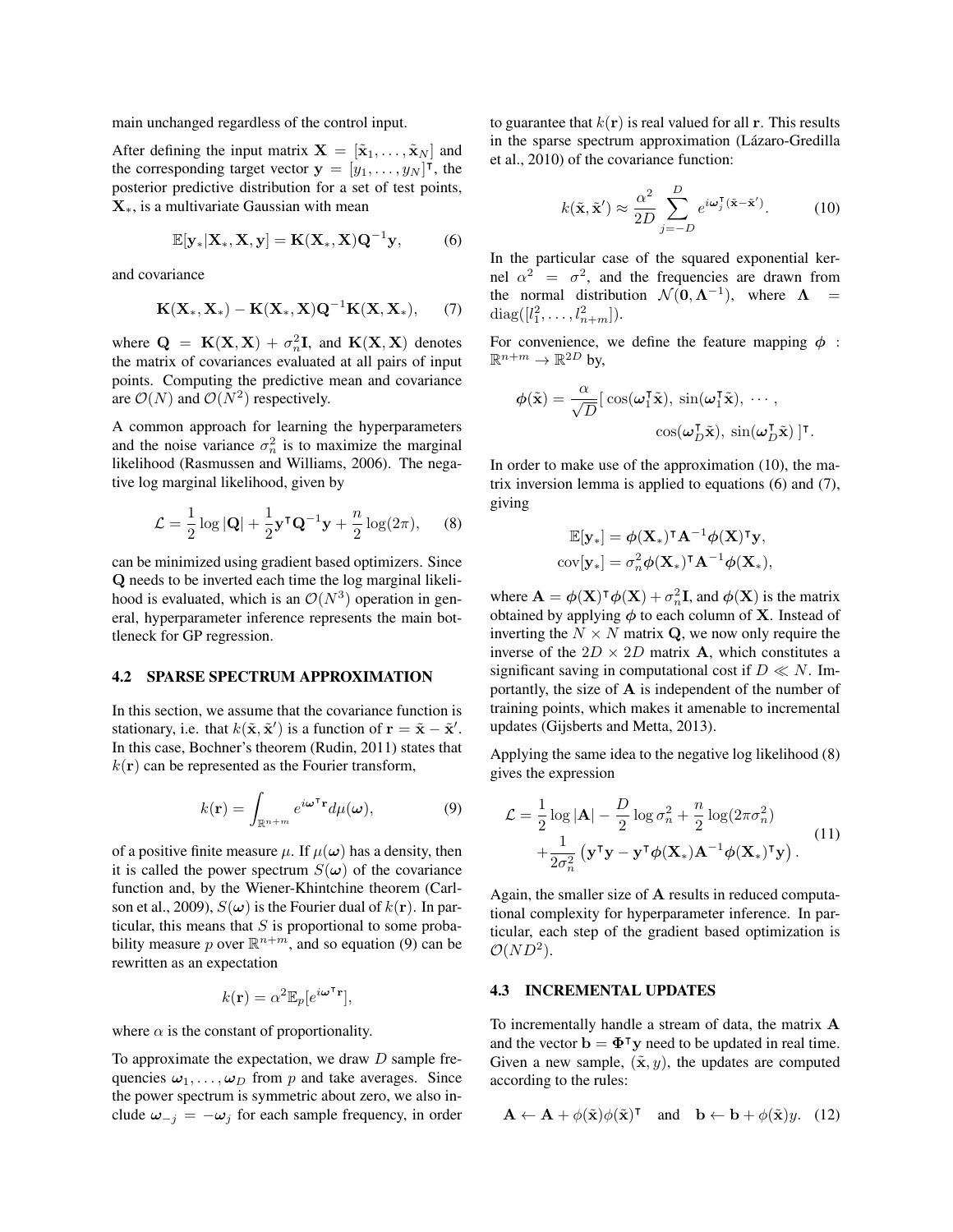Since A remains positive semidefinite after each update, we do not need to store it explicitly. Instead, we can keep track of its upper triangular Cholesky factor. This allows us to make use of fast, numerically stable rank-1 Cholesky updates (Gijsberts and Metta, 2013).

# 5 EXPERIMENTS

In the following sections we evaluate the performance of GP-RHC on a cart-pole swing up task and an autonomous racing scenario. In all the experiments GP-RHC was able to run in real-time with appropriate choices of the sparsity  $D$  and planning horizon  $N$ . The choice of  $D$  essentially involves a trade-off between model accuracy and the computational costs of both the learning and the prediction routines. Empirically, we found that a value between 20 and 100 allowed us to learn a sufficiently accurate dynamics model while remaining within the real-time constraints. Similarly, the choice of N involves a balance between computational costs and the quality of the controller. Ideally, one would choose a large value of  $N$  so that the controller can optimally react to future changes in dynamics or constraints.

#### 5.1 CARTPOLE SWINGUP

Cartpole experiments are a common benchmark in both reinforcement learning and control theory (Kober et al., 2013). The basic set-up consists of a cart with an attached pendulum running along a track. In the swing-up task, the pendulum is initially pointing downwards and the objective is to apply horizontal forces to the cart in order to swing the pendulum up and balance it above the cart in the center of the track. This is a relatively difficult control problem as the dynamics are fairly nonlinear. Additionally, a long planning horizon is required because the cart must be pushed back and forth in order to develop enough momentum to swing the pendulum up.

The state of the system,  $\mathbf{x} = [x, v, \theta, \omega]$ , is described by the position of the cart, the velocity of the cart, the angle of the pendulum and its angular velocity. A horizontal force  $u$  in the range of  $-10N$  to  $10N$  can be applied to the cart at a sampling rate of 0.025s. The cost function is given by a least squares objective penalizing the distance from the set point  $[0, 0, \pi, 0]$ .

In the first experiment we compare GP-RHC against PILCO (Deisenroth and Rasmussen, 2011) and the ground-truth analytical model. To initialize each trial, 80 data points were collected from an episode with random control inputs. For the sparse spectrum approximation 50 sample frequencies were drawn and a planning horizon of 50 time steps was used. After each episode the GP models were retrained on all the preceding data using

10 random restarts to avoid poor local minima. PILCO can potentially have problems with least squares costs (Deisenroth, 2010) so we used (the preferred) saturating cost function and post-processed the results. Figure 2 shows that GP-RHC is competitive with PILCO both in terms of sample efficiency and overall performance.



Figure 2: Median cost of the unconstrained cartpole swing-up task (using the saturated cost function). The lower and upper bounds of the confidence envelope represents the first and third quantiles respectively. The results were aggregated over 10 runs.

In the second experiment the length of the track is limited; constraining the cart's position to between −2m and 2m. Since PILCO does not handle constraints we just compare GP-RHC to the analytical model. The GP models were initialized with 20 points of training data collected from an episode with random inputs.

As seen in figures 2 and 3, GP-RHC learns to solve the cartpole swing-up task in just a few episodes. In particular, by updating the dynamics model online we can achieve performance comparable to the optimal analytic model at least a full episode earlier. Another noticeable feature is the reduced variability in cost. GP-RHC, with online updates, performs more consistently and is less susceptible to variations in the initial training data. Finally, table 1 shows that fewer constraint violations can be expected when using online updates. In fact, after the first episode only a single constraint violation was encountered, in contrast to the method without updates which incurred significantly more violations. These results indicate that GP-RHC enables fast learning and planning in safety critical conditions.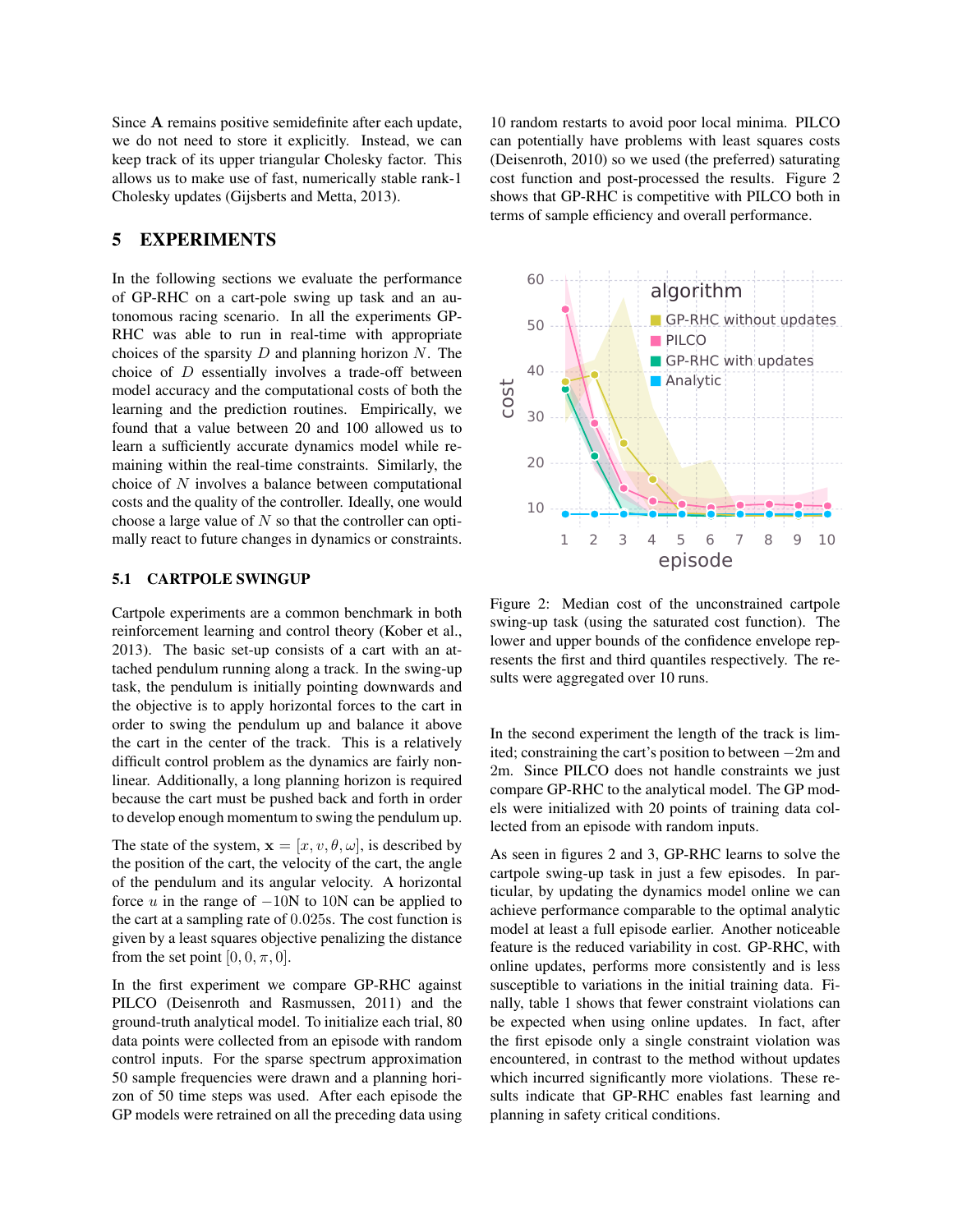

Figure 3: Median cost of the constrained cartpole swingup task (using the saturated cost function). The lower and upper bounds of the confidence envelope represents the first and third quantiles respectively. The results were aggregated over 22 runs.

Table 1: Percentage of experiments terminated due to constraint violations

|   |       | <b>EPISODE UPDATES NO UPDATES</b> |
|---|-------|-----------------------------------|
|   |       |                                   |
| 1 | 100.0 | 100.0                             |
| 2 | 4.5   | 18.2                              |
| 3 | 0.0   | 13.6                              |
|   | 0.0   | 4.5                               |
| 5 | 0.0   | 0.0                               |
| 6 | 0.0   | 0.0                               |
|   | 0.0   | 0.0                               |
|   |       |                                   |

### 5.2 AUTONOMOUS RACING

In this section we apply GP-RHC to the autonomous racing of 1:43 scale remote control cars. Liniger et al. (2015) originally investigated this problem using an analytical model of the cars incorporated into a contouring control framework (see section 5.2.2). The objective is to maximize progress along the race course (depicted in figure 6) while remaining within the track boundaries.

### 5.2.1 BICYCLE MODEL

Following Liniger et al. (2015), the cars are modeled using a bicycle model. The cars are treated as rigid bodies and symmetry is used to approximate the pairs of front and back tyres as single wheels. Pitch and roll dynamics are neglected so only in-plane motion is considered. In our experiments the additional complexity of tyre dynamics is ignored by assuming a no-slip model.

The state space is described by the vector  $[x, y, v, \phi]$ , where  $x$  and  $y$  denote the position of the car,  $v$  the longitudinal velocity of the car, and  $\phi$  the car's orientation. The control signal consists of the PWM duty cycle of the electric drive train motor and the steering angle of the front wheels. The duty cycle is constrained to the interval  $[0, 1]$  and the steering angle cannot exceed 18 degrees.

#### 5.2.2 CONTOURING CONTROL

Contouring control was originally designed for industrial applications like machine tool control and laser profiling (Lam et al., 2010). The objective of the controller is to track a given reference path while maximizing some measure of progress. Often these are competing interests and we need to find a balance between speed and tracking accuracy. In contrast to standard tracking approaches, the reference path is described only in terms of spatial coordinates. By specifying velocities and orientations the contouring controller is free to determine how the path is followed.

Here we assume that the reference path is given by an arc length parametrized curve

$$
\Gamma = \{ \mathbf{x} \in \mathbb{R}^q : \mathbf{x} = \gamma(s), s \in [0, l] \},
$$

where  $l$  is the total length of the path. In our experiments, the center line of the race track is used as the reference path. To find an arc length parametrization, the center line is interpolated by a cubic spline, using the method described by Wang et al. (2002).

Let  $p_k = [x_k, y_k]$  denote the position of the car at time  $t_k$ . Then, the contouring error,

$$
\varepsilon_k^c = \mathbf{n}(s_k^*) \cdot (p_k - \gamma(s_k^*)),
$$

is defined as the normal deviation from the path  $\gamma$ , where  $s_k^*$  is the value of the path parameter which minimizes the distance between the point  $p_k$  and the path, and  $\mathbf{n}(s_k^*)$  is the unit normal to  $\gamma$  at  $s_k^*$ .

Calculating the contouring error requires us to determine the value of  $s_k^*$  at each point along the planned trajectory. This is too computationally intensive to use as a cost function in the iterative SQP framework. To address this issue, approximations to  $s_k^*$  at each point are introduced into the state. The dynamics are then augmented by the equation

$$
s_{k+1} = s_k + \Delta t v_k, \quad v_k \in [0, v_{\text{max}}],
$$

where  $s_k$  denotes the approximation to  $s_k^*$  at time  $t_k$ , and  $v_k$  is a virtual control input. Since the path is parameterized by arc length,  $v_k$  can be thought of as the velocity of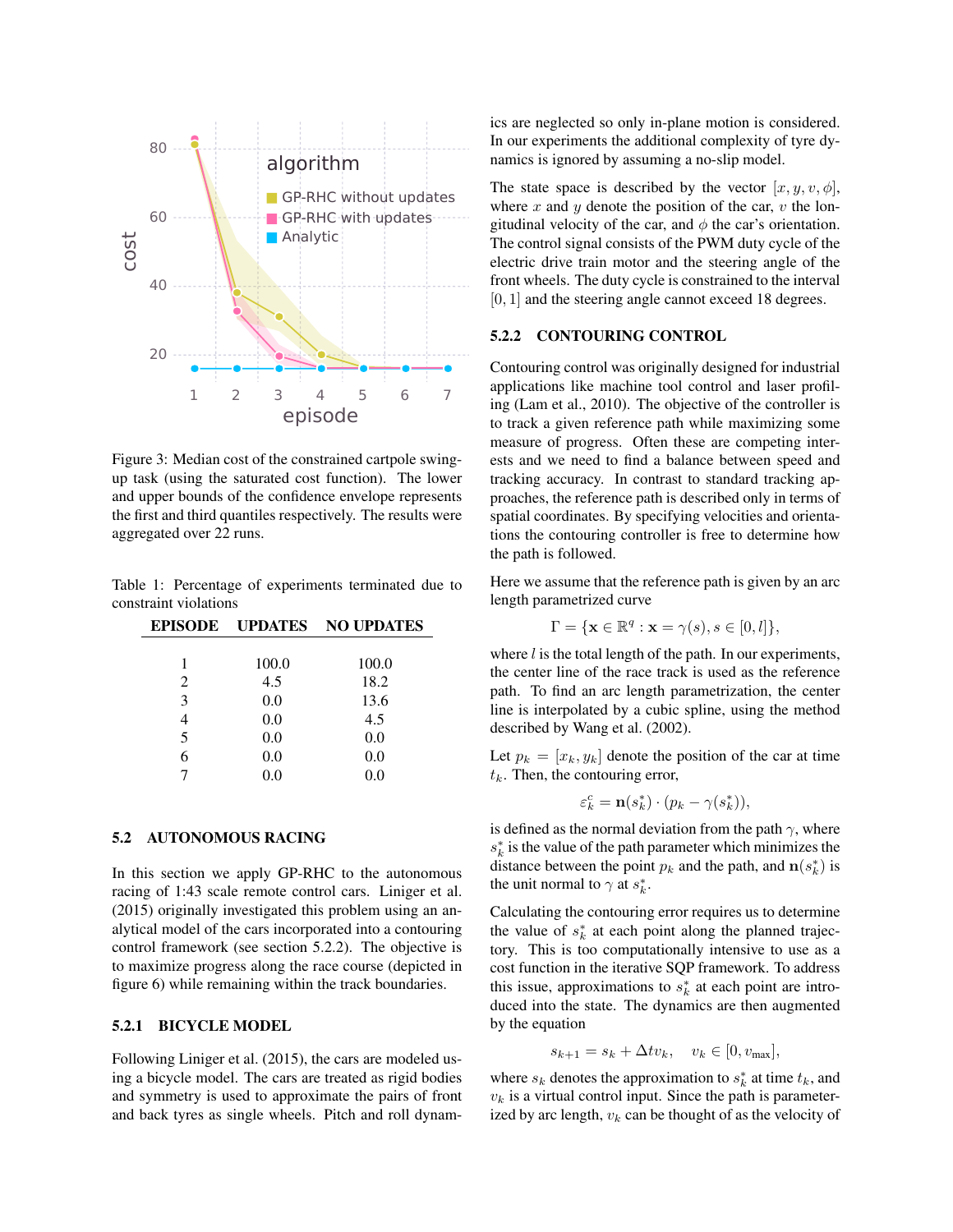the car along the center line. For the auxiliary state  $s_k$  to be a useful approximation we introduce a lag error term  $\varepsilon^l$  defined as the distance between the points  $\gamma(s_k^*)$  and  $\gamma(s_k)$  along the reference path.



Figure 4: Contouring error  $\varepsilon_c$ , lag error  $\varepsilon_l$  and their respective approximations  $\tilde{\varepsilon}_c$  and  $\tilde{\varepsilon}_l$ .

Since neither the contouring nor lag error can be used directly in the cost function, approximations defined only in terms of  $p_k$  and  $s_k$  are made. The approximate contouring error  $\tilde{\varepsilon}^c_k$  and approximate lag error  $\tilde{\varepsilon}^l_k$  are defined as the orthogonal and tangential component of the error between the points  $p_k$  and  $\gamma(s_k)$ ,

$$
\tilde{\varepsilon}_k^c = \mathbf{n}(s_k) \cdot (p_k - \gamma(s_k)),
$$
  

$$
\tilde{\varepsilon}_k^l = \mathbf{t}(s_k) \cdot (p_k - \gamma(s_k)),
$$

where  $\mathbf{t}(s_k)$  is the unit tangent to  $\gamma$  at  $s_k$ . It is clear from figure 4 that  $\tilde{\varepsilon}_k^c$  approaches  $\varepsilon_k^c$ , and  $s_k$  approaches  $s_k^*$  as the lag error is reduced. Therefore, in order to get a good approximation of  $s_k^*$  the lag error  $\tilde{\varepsilon}^l$  is heavily penalized in the cost function (13).

Using the approximate contouring and lag errors an intermediate cost function can be defined

$$
\mathcal{L} = ||\tilde{\varepsilon}^{l}(x, y, s)||_{q_{l}}^{2} + ||\tilde{\varepsilon}^{c}(x, y, s)||_{q_{c}}^{2} - \alpha \Delta tv. \quad (13)
$$

The term  $-\alpha \Delta tv$  can be thought of as a reward for progressing along the track and the weights  $q_c$  and  $\alpha$  represent the relative importance of fast progress and accurate path tracking.

### 5.2.3 TRACK CONSTRAINTS

To ensure that the car remains within the track, limits are placed on the  $x$  and  $y$  components of the car's state. Each point on the planned trajectory is constrained to lie within two half spaces defined by the left and right track boundaries (see figure 5). The relevant tangent lines are found by projecting the point  $\gamma(s_k)$  (an approximation to the closest point on the center line) onto the track boundaries.



Figure 5: Track constraints (pink lines) corresponding to one point (pink dot) along the planned trajectory. The central dot is the closest point lying on the center line. Tangent lines are found by projecting this point onto the track boundaries.

The planned trajectory is often along the limit of these constraints so in order to avoid infeasibility problems in practice, the constraints are softened by adding slack variables. By penalizing the slack variables heavily in the cost function the original solution of the hard constrained problem is recovered where it would admit a solution.

### 5.2.4 RESULTS

Initially, 70 points of data were collected from a demonstrated trajectory around a simple oval track. 100 sample frequencies were chosen for the sparse spectrum approximation. A planning horizon of 20 time steps was used at a sampling rate of 0.03s. We found that we could plan in real time by limiting the number of SQP iterations to 30. The race track is shown in figure 6 along with the driven trajectory. The car initially starts at rest the point  $[0, 0]$ and the race is completed after one full lap. The track is 7.23m long (measured at the center line).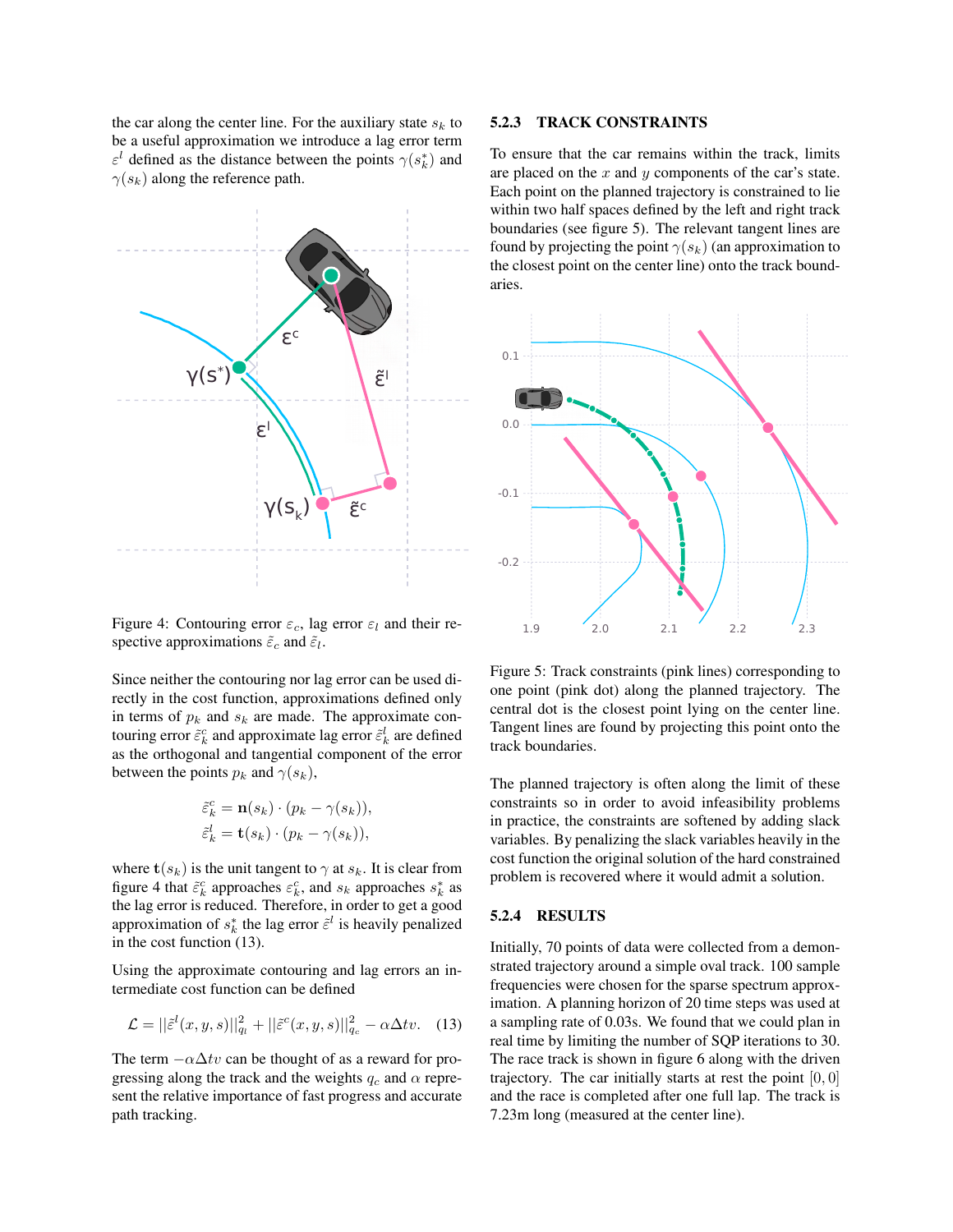

Figure 6: Driven trajectory of the racing car with velocity profile given by GP-RHC. The model was initially trained on 70 points of data on a simple oval track, and was updated online during this task.

| Table 2: Lap Times |       |                             |  |
|--------------------|-------|-----------------------------|--|
|                    |       | ANALYTIC UPDATES NO UPDATES |  |
| 2.565              | 2.639 | 2.745                       |  |

Using a learned dynamics model, GP-RHC quickly accelerates from rest and drives trajectories that satisfy the complex track constraints (see figure 6). The sparse spectrum Gaussian processes are very data efficient, learning a sufficiently accurate model of the car's dynamics from just 70 data points. In particular, the training data was collected by driving around a much simpler oval track yet the learned dynamics were able to generalize well enough to effectively navigate the sharp left turn in the new race course. Table 2 shows the lap times of GP-RHC with and without online updates compared to the baseline analytic model. By updating the model online we improve the lap time by more than 0.1s (a relative improvement of about 3.86 percent). This represents a significant saving considering the high speeds and small length scales involved in the problem. In fact, naively scaling up the domain results in a 311m track with a lap time improvement of about 4.56 seconds. This corresponds to a 16.4km/h increase in average speed around the track when using online updates.

In addition to the racing task we also consider an obstacle avoidance problem depicted in figure 7. Static obstacles, represented by the blue cars, are included by adjusting the track constraints. Liniger et al. (2015) determine these adjustments using a high-level planner based on dynamic programming. In our experiments, we manually specify the obstacle constraints but a high level planner could be employed in principle. Since the dynamics are independent of the constraints and cost function, GP-RHC can implicitly take advantage of all the information gained in the racing task by simply reusing the learned model with *no further learning*. This could be useful in safety critical tasks where costly trials can avoided by safely learning a model of the dynamics in a simpler, safer environment.



Figure 7: The driven trajectory in an obstacle avoidance task. The car is able to avoid dangerous collisions by planning around the obstacles.

# 6 CONCLUSION AND FUTURE WORK

In this paper we introduce GP-RHC for online learning and planning in continuous environments with nonlinear constraints. This is achieved by combining receding horizon control for planning with data efficient sparse spectrum Gaussian processes for model learning. We show that incorporating online data results in faster convergence to optimal behaviour while significantly reducing the number of constraint violations during learning — an important feature for safety critical applications. We demonstrate our approach on a complex autonomous racing task, showing that GP-RHC enables learning from only few training points, and the ability to apply the learned model to new tasks with *no additional training*. This method provides a promising approach to deploying online reinforcement learning algorithms on complex systems such as robots.

In future work plan to apply GP-RHC to real robotic systems such as quadrotors or manipulators. To achieve this goal, a possible improvement to the current method would be the ability to handle input noise. GP regression methods typically assume that the training inputs are noise free. However, in real robotic systems, sensors and filtering algorithms can introduce noise into the state estimation. This issue could be addressed, by incorporating ideas from Mchutchon and Rasmussen (2011) for example, to make GP-RHC more robust.

### Acknowledgements

We thank the reviewer for their helpful insights and feedback.